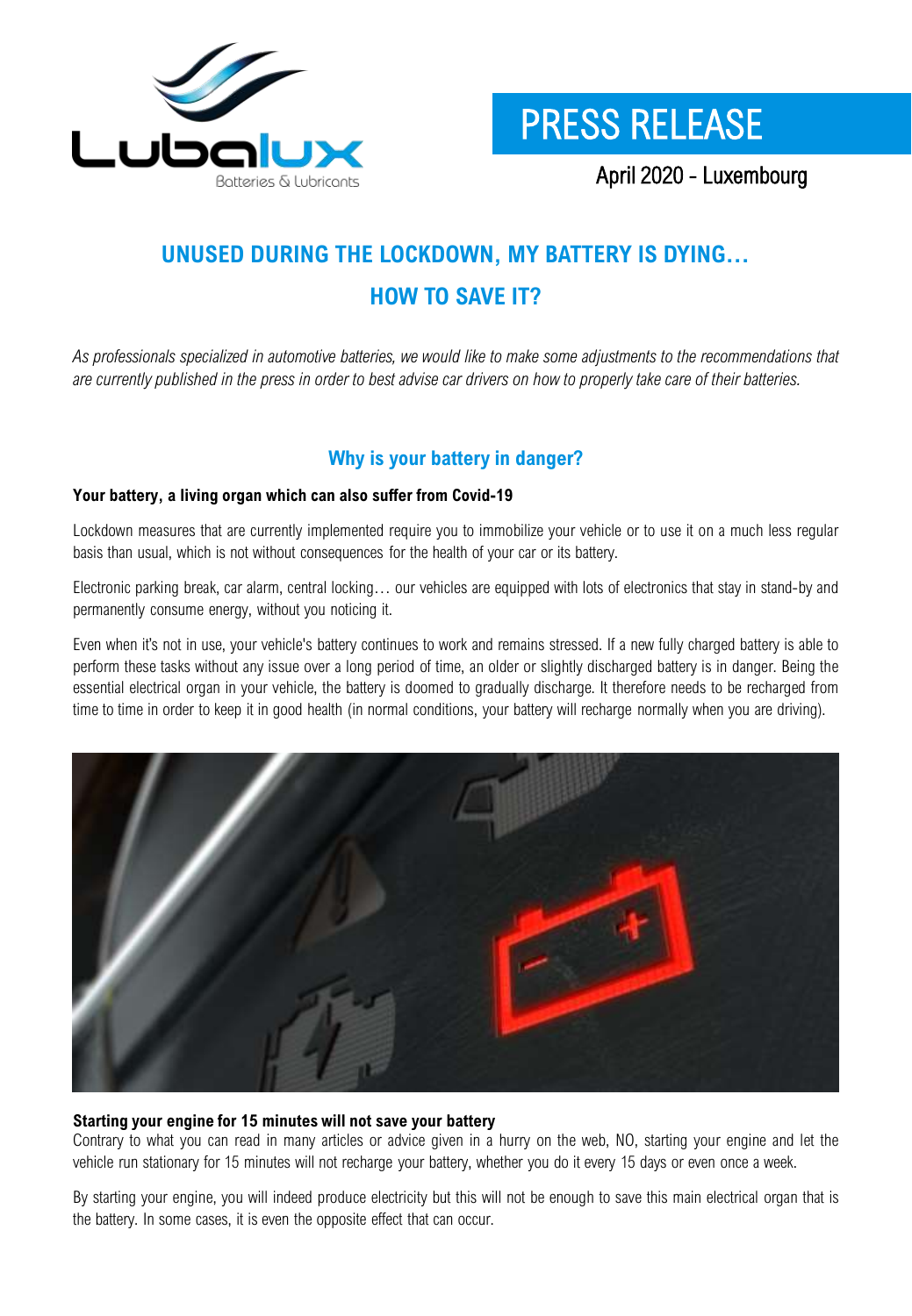The alternator, this part that is connected to your engine, acts in your vehicle like a dynamo on a bicycle. Once the engine is started, the alternator starts to move, activated by the engine's rotations. When idling, vehicle stationary with the engine running, the alternator does not provide much energy; probably enough for the vehicle's usual consumption but not enough to properly recharge the battery. The engine must indeed run at higher speeds to allow recharging in good conditions, especially if the battery is already discharged or aging.

In order to give a real boost to this organ, it is recommended to drive at cruising speed for several kilometers ... This short quarter of an hour, engine running, vehicle stationary, will therefore not save your battery.

On the contrary, if your battery already shows signs of weakness, successive starts without driving will only stress it unnecessarily and deplete it even more.

Starting your vehicle regularly while stationary is therefore not a necessary action for maintaining the battery, quite the contrary.

# **So how to take care of your battery?**

#### **Act BEFORE breakdown**

As a living organ, a battery has to be controlled and monitored. Don't wait for the breakdown to react and to take actions. In comparison, you don't wait to run out of gas – with empty tank - to fill up. The same goes for your battery which deserves regular preventive checks. Except in exceptional cases, a battery does not fail overnight. It gradually discharges over time while continuing to supply the necessary energy for starting, with more or less difficulty. In order to avoid any discomfort, it is essential to look after your battery regularly and to react before the breakdown. How?

#### **An essential checkpoint: the voltage, to be measured when the engine is stopped and before using / starting the vehicle**

The health indicator of your battery is given by its voltage. This is indeed the first checkpoint to analyze. This will give you a clear and reliable indication of its condition. A tester or a simple voltmeter will allow you to take the voltage of your battery, to be measured with the engine off, before using the vehicle (the measurement after use or after starting may be distorted).

*TIP: During the lockdown, if you don't have one of these devices, think about visiting the DIY or automobile department of your store during your grocery shopping.*



Here's how to analyze the result (to be measured with the engine stopped, always before using the vehicle, never after):



- A voltage greater than or equal to 12.7 Volts indicates that your battery is like new and in good **≥** health. No worries about having your vehicle stopped.
- For a voltage between 12.7 Volts and 12.4 Volts, the diagnosis remains good. However, it will be necessary to test the voltage more regularly to check it does not drop below 12.4 V. When approaching this value, charging using a dedicated device is however recommended so that your battery regains its maximum performance.
- **Below 12.4 Volts**, there is cause for concern. At this stage, your battery is overdue and recharging via an adequate charger is imperative if you want to avoid any unpleasant surprises to come. However, recharging may not be enough and the battery may need to be replaced with a new one.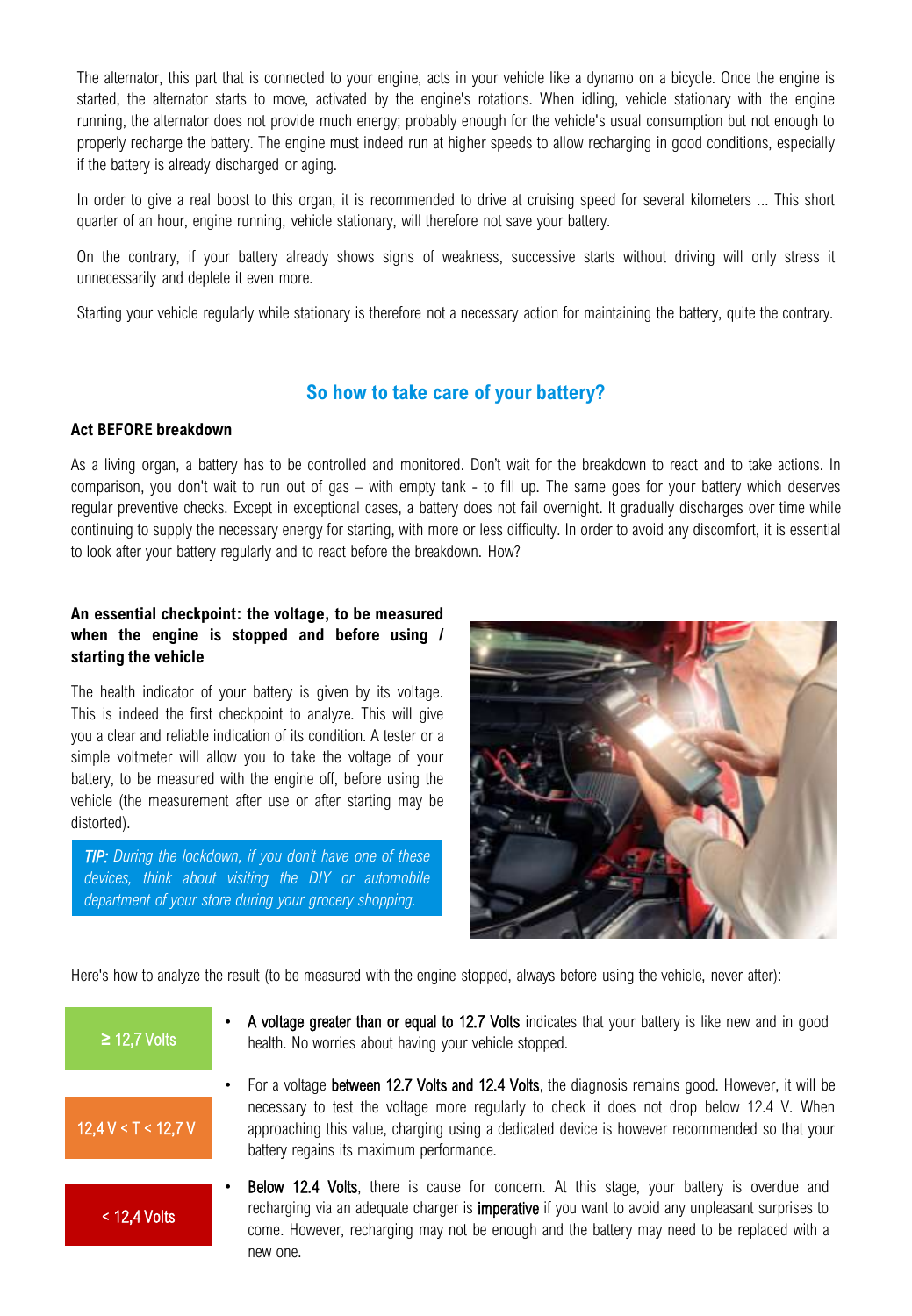#### **Try to recharge your battery before replacing it**

Charging is indeed a vital step that can save your battery. This process allows you to give your battery a facelift, especially by desulfating it.

In this context, you must carefully follow the charging instructions mentioned by your charging device manufacturer.

If after recharging, the measured voltage - engine off - remains below 12.7 V, then consider replacing the battery with a new one.



Before replacing your battery, check if it can be recharged using a charger.



#### **Replacing your battery during the lockdown**

Lubalux is at your disposal to arrange an appointment at home to replace your battery if necessary. You then benefit from a tailor-made service to best support you according to your particular case and with the most economical solution. In addition to delivery, we can install the battery in your vehicle, taking care to preserve the electronic settings. Finally, we pick your old battery up so that it integrates the recycling chain! During these operations, all sanitary precautions are implemented by our team to comply with health and social distancing measures.



#### **What should you absolutely avoid to do?**

We strongly discourage you to disconnect your battery in order to save it, especially on recent vehicles or on models equipped with an electronic dashboard. By disconnecting your battery, you risk losing essential data as well as deprogramming the on-board computer which could then cause your vehicle not to be able to restart electronically.

We remind you that short and regular journeys are really demanding for your battery. It is effectively used at each start-up and does not receive enough energy to recharge, or at least to keep its initial state of charge. Gradually, in this scenario, your battery is inexorably doomed to discharge. In the same way, starting your vehicle without driving is not a viable solution to save your battery. This usage, without proving any beneficial effect on your battery, however negatively impacts the environment a lot, think about it!

As a conclusion, note that simple regular checks will allow you to know the health status of your battery and enable you to react in time to save it.